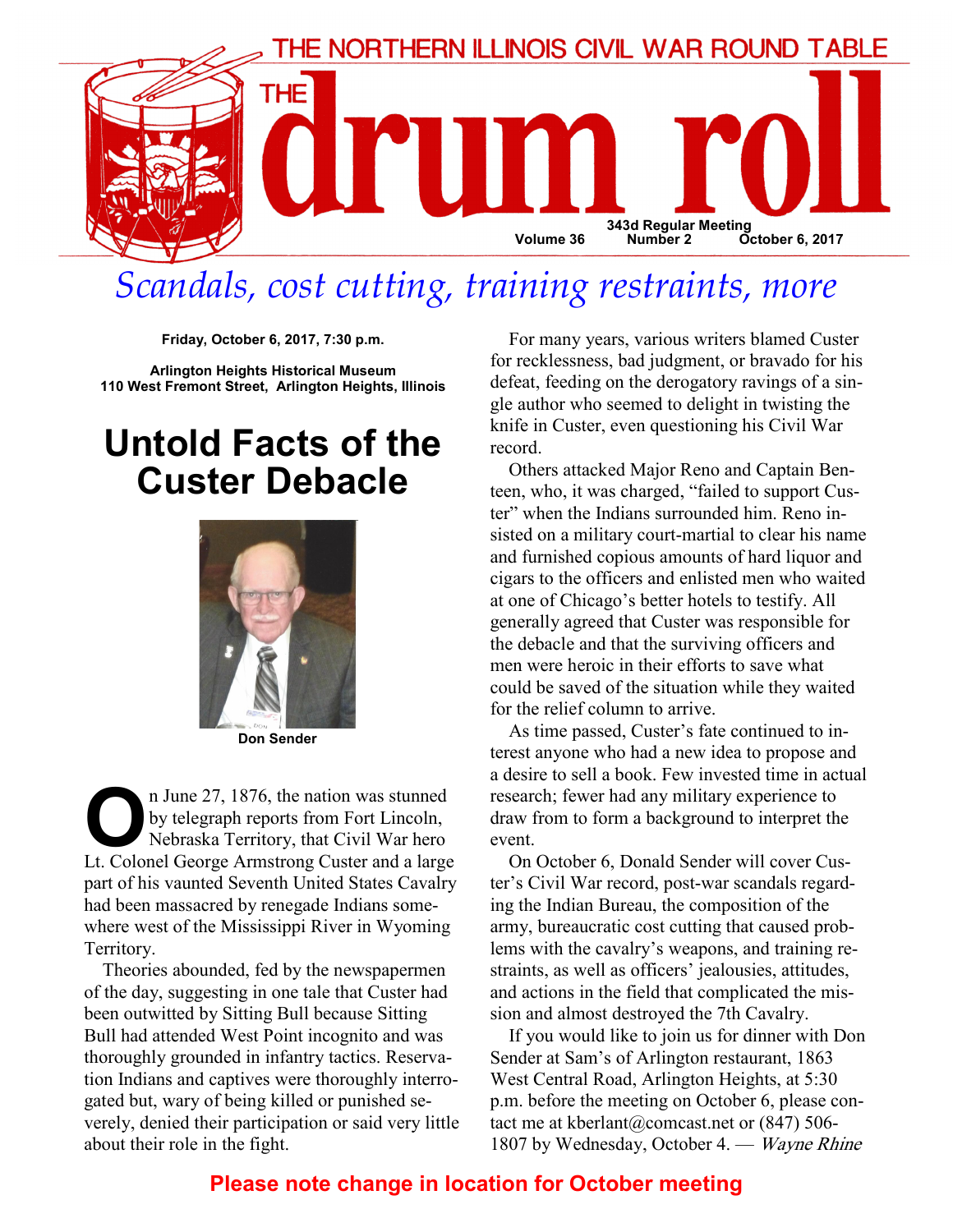# From the Rock to the Sledge

#### By Pat McCormick

In Friday, September 1, 2017, the round<br>table was graced with the presence of<br>none other than Major General George<br>H Thomas (in the person of our own Jerry Allen table was graced with the presence of none other than Major General George H. Thomas (in the person of our own Jerry Allen).

After being awakened from one of his customary snoozes, General Thomas led us through the portion of his career that bestowed upon him two classic nicknames. He began with an overview of the Tullahoma Campaign in the summer 1863,

orchestrated by General William Rosecrans. It was a masterpiece of maneuver that, despite heavy rain, managed to take the rough terrain of middle Tennessee's Highland Rim and force Confederate General Braxton Bragg's pullback all the way to Chattanooga. Yet it did not garner a great deal of notice, then or now, perhaps due to the comparative lack of casualties inflicted on the Rebels: roughly 2,000 as opposed to 28,000 at Gettysburg and 32,000 at Vicksburg, both of which ended about the same time as Tullahoma.

He then introduced us to his fellow corps commanders in the army: besides his own XIV Corps, the XX Corps was under General Alex McCook, the XXI under General Thomas Crittenden, and the reserve corps led by General Gordon "The Count" Granger. From there, the general took us through the late August crossing of both the Tennessee River southwest of Chattanooga and Lookout Mountain (by his XIV Corps and McCook's XX Corps, while Crittenden's XXI and Wilder's mounted infantry feinted upstream of the city). At this point he described his division commanders: Generals Absalom Baird, James Negley, John Brannan, and Joseph Reynolds. Thomas described the Union overconfidence that led to near disaster when Negley's division was almost cut off and destroyed in McLemore's Cove on September 11. Now the spread-out army had to gather quickly!

As Thomas's corps marched north on LaFayette Road the night of September 18–19, the general himself got about an hour's sleep on a blanket Page 2 drum roll, October 2017

before the battle of Chickamauga got into full swing. Bragg's intention to turn the left of Rosecrans's army, held by Thomas, became clear, and Thomas realized the left was the crucial flank, At the end of September 19, XIV Corps (with additions from the other corps) held a salient at Kelly Field and spent the night building breastworks, while Rosecrans summoned his commanders for a council. The general recalled how he cat-napped

through the meeting, awakening periodically to recommend strengthening the left.

 September 20 was the decisive day at Chickamauga. Thomas described the heavy attacks on his flank in the morning and at midday, his calls for reinforcement, and a near-miss when a Rebel shell hit near him. Then suddenly the Union right and center were gone (Thomas later learned the full details from his aide, "Captain Sanger Wikipedia") and it was

up to him to save the day. This he did, at one point personally halting two retreat-

ing regiments and receiving timely help from General James Steedman's division of Granger's corps, whose approach kicked up enough dust that Thomas was not sure at first whether Steedman was friend or foe. Thomas held until dusk, then reached Chattanooga safely, his stand having saved the army. For this he earned the nickname "Rock of Chickamauga," the moniker first appearing in Harper's Weekly on October 10. (Thomas said he much preferred that nickname to another of his, "Old Slow Trot.")

The general then led us through the fighting at Chattanooga and the Atlanta Campaign, then his being sent to Nashville to head off General John Bell Hood's threat to middle Tennessee in November 1864. Arriving to find a garrison of perhaps 4,000 men, Thomas gradually received reinforcements from as far away as Missouri and Georgia, including two corps under General John Schofield that bloodied Hood at Franklin before reaching Nashville December 1. By the next day,



General George H. Thomas led the XIV corps at Chickamauga.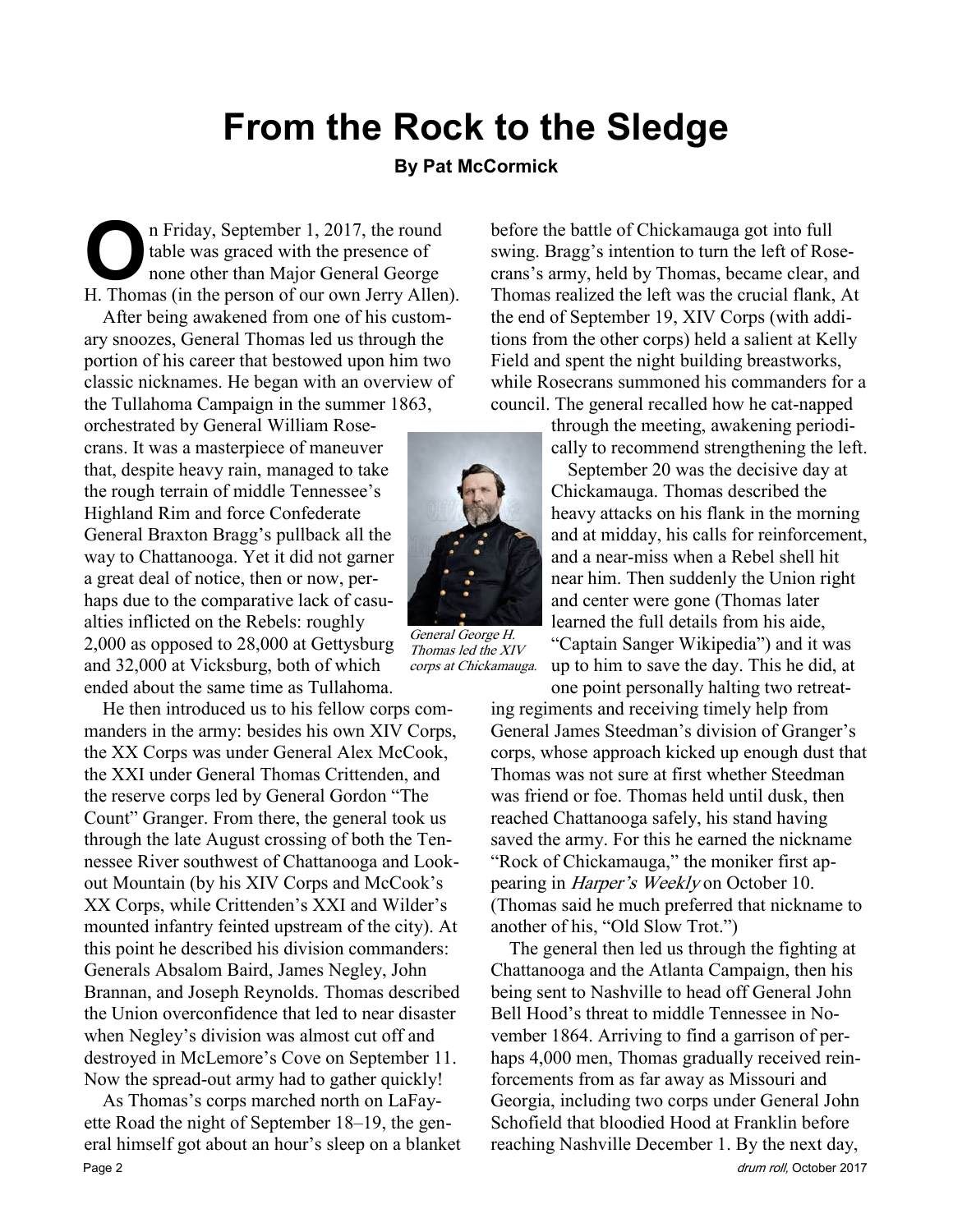general-in-chief U.S. Grant was growing impatient, bombarding Thomas with messages to attack. (Thomas's ambitious subordinate Schofield was telling Thomas he would sustain him, while simultaneously telling Grant that Thomas was slow.) Then, when Thomas was ready to attack, a winter storm hit and delayed his attack another 5 days, by which time Grant had sent General John Logan to take over, then decided to come himself.

As the general then related, the weather finally broke, and he attacked Hood on December 15, collapsing his right flank and sending him in retreat to a shorter line a bit farther south. Thomas repeated the next day, using the same plan and

completely routing Hood's army. Logan thus halted his journey, and Thomas's job was safe, though he was left in what became a backwater for the remainder of the conflict.

An interesting sidelight was Thomas's shifting attitude toward black soldiers. Although he had a poor opinion of them prior to Nashville, the hard fighting of U.S. Colored Troops (part of the command under Steedman) turned his view of them 180 degrees. The smashing of Hood gave Thomas a new nickname, "The Sledge of Nashville."

On behalf of the round table I would like to thank George Thomas/Jerry Allen for an engrossing trip from the Rock to the Sledge.

#### November Events

October 3, Civil War Museum, Kenosha, WI. Lance Herdegen will present a workshop on the Iron Brigade at Fredericksburg and how the area altered the history of the Brigade, 6:30–8:30 p.m., \$15/\$10 Friends of the Museum. Information on Civil War Museum programs is available at (262) 653-4140 or www.thecivilwarmuseum.org.

October 10, McHenry County Civil War Round Table. Jerry Allen will speak on Hotbed of Secession: Wisconsin.

October 11, Civil War Museum, Kenosha, WI. Rob Girardi will present a workshop on the Changing Memory of the Civil War, 6:30–8:30 p.m., \$20/\$15 Friends of the Museum.

October 13, Second Friday Lecture Series, Civil War Museum, Kenosha, WI. Tom Staats will present a program on the history of the American flag with images of flags from his own collection, noon. Free program is sponsored by the Milwaukee Civil War Roundtable and the Iron Brigade Association.

October 13, Chicago Civil War Round Table. David Powell will speak on the Chickamauga campaign.

October 18, Civil War Museum, Kenosha, WI. Kevin Levin will present a free program on the history of Confederate memorials in America at 7 p.m.

drum roll, October 2017 **page 3** October 20, Salt Creek Civil War Round Table. Bruce Allardice will speak on Sherman's March to the Sea: War Crime or Military Necessity?

#### October Saturday Discussion

All members and guests are invited to participate in the session to be held at the Barrington Area Library on Saturday, October 28, 2017, from 10:00 a.m. until noon. Please note the change from the usual date. The discussion will cover the Bristoe Station and Mine Run campaigns of 1863.

These discussions are generally held on the third Saturday of the month from October through June. They are held to generate and foster a free exchange of ideas on Civil War events.

#### Eisenhower Library Discussion

The Civil War discussion group at the Eisenhower Library, 4613 North Oketo Avenue, Harwood Heights, meets on the first Saturday of the month from 10:00 until 11:30 a.m. On October 7 the group will discuss the beginning of the Chickamauga campaign.

#### Women's Civil War Book Club

The Civil War book club for women will meet at 2 p.m., on November 26 at the home of Denise Limburg. The book to be discussed is *Chain of* Thunder by Jeff Shaara. Anyone interested in joining the group should contact Denise Limburg at (847) 382-1022 or dlimburg@prodigy.net or Mary Banks at zeller1@comcast.net or (847) 497-3149.